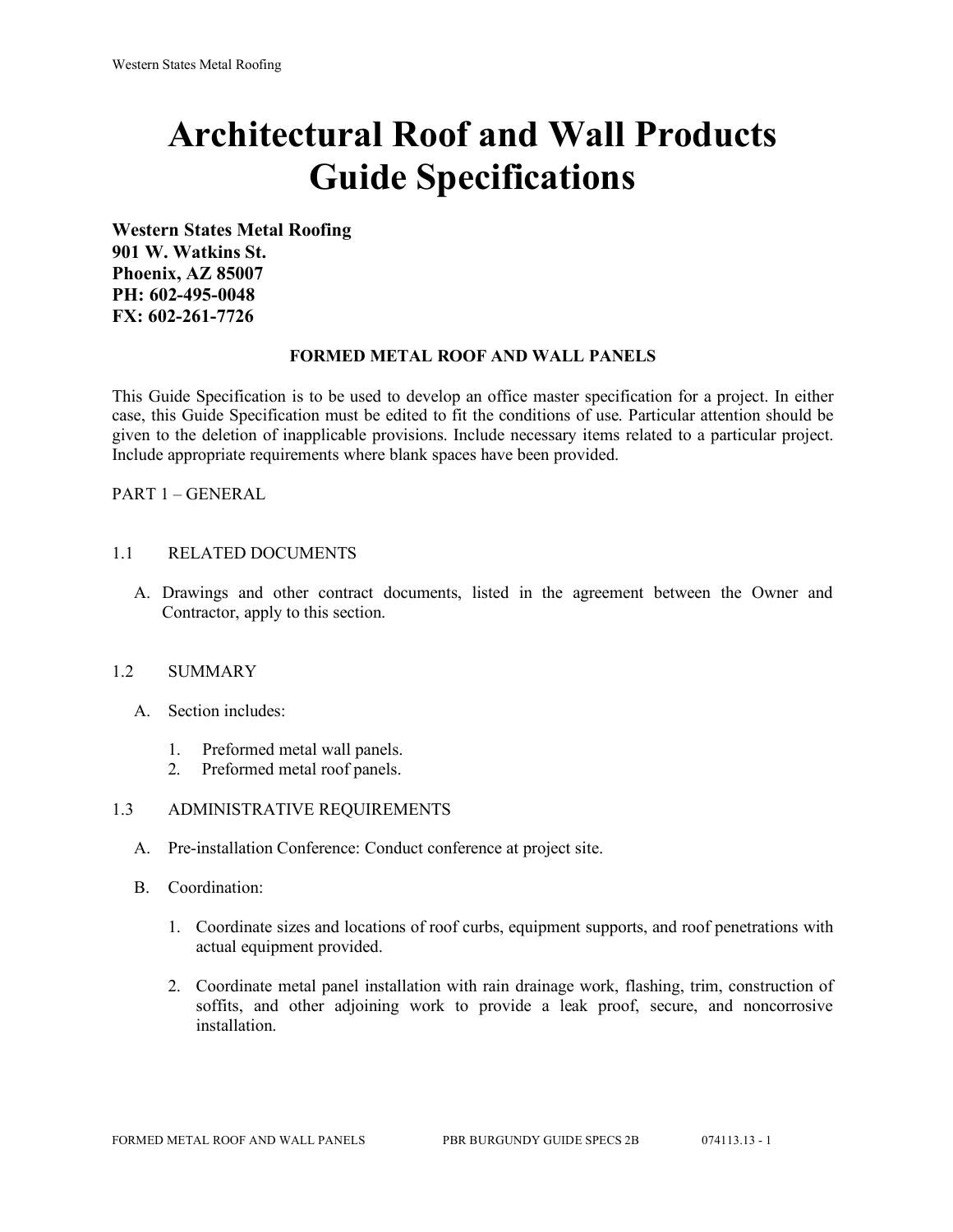# 1.4 SUBMITTALS

- A. Product Data:
	- 1. Include construction details, material descriptions, dimensions of individual components and profiles and finishes for each type of panel and accessory.
- B. Shop Drawings:
	- 1. Include fabrication and installation layouts of metal panels; details of edge conditions, joints, panel profiles, corners, anchorages, attachment system, trim, flashings, closures, accessories and special details.
	- 2. Accessories: Include details of the flashing, trim, and anchorage systems, at a scale of not less than 1-1/2 inches per 12 inches.
- C. Samples:
	- 1. Metal Panels: 12 inches long by actual panel width. Include fasteners, closures, and other metal panel accessories.
- D. Qualification Data: For Installer.
- E. Product Test Reports: For each product, for tests performed by a qualified testing agency.
- F. Filed quality control reports.
- G. Sample Warranties: For special warranties.
- 1.5 QUALITY ASSURANCE
	- A. Installer Qualifications: An entity that employs installers and supervisors who have a minimum of 3 years' experience in the installation of metal roof / wall panels.
	- B. Mockups: Build mockup; to verify selections made under sample submittals and to demonstrate aesthetic effects and set quality standards for fabrication and installation.
- 1.6 DELIVERY, STORAGE AND HANDLING
	- A. Deliver components, metal panels and other manufactured items so as not to be damaged or deformed. Package metal panels for protection during transportation and handling.
	- B. Store metal panels in a manner to prevent bending, warping, twisting and surface damage.
	- C. Stack metal panels horizontally on platforms or pallets, covered with suitable weather tight and ventilated covering. Store metal panels to ensure dryness with positive slope for drainage of water. Do not store metal panels in contact with other materials that might cause staining, denting or other surface damage.
	- D. Retain strippable protective covering on metal panels during installation.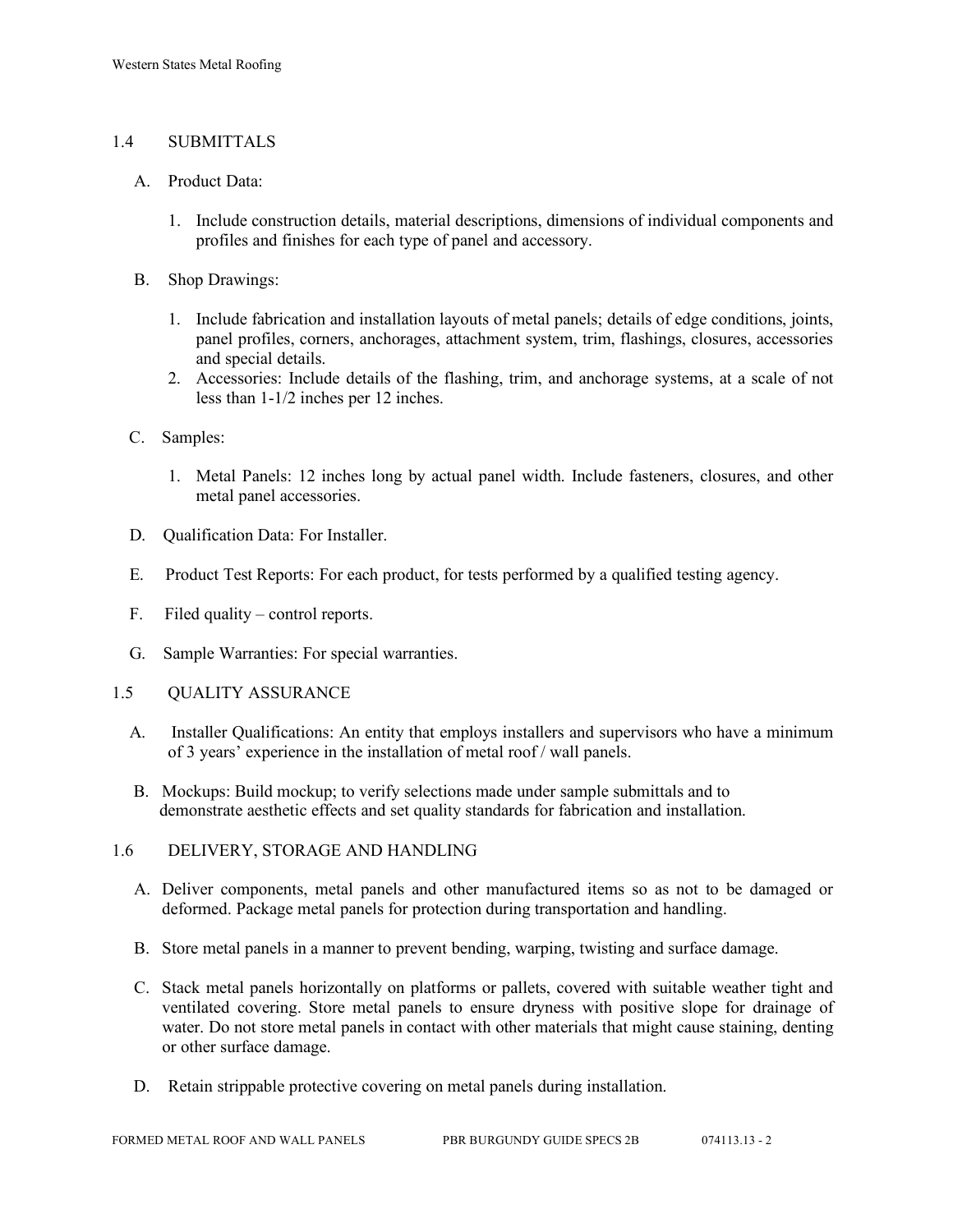# 1.7 FIELD CONDITIONS

A. Weather Limitations: Proceed with installation only when existing and forecasted weather conditions permit assembly of metal panels to be performed according to manufacturers' written instructions and warranty requirements.

# 1.8 WARRANTY

# A. MANUFACTURER'S PRODUCT WARRANTY

1. Manufacturer's standard coating performance warranty, as available for specified installation and environmental conditions. (Contact a WSMR Representative to determine actual warranty criteria)

## B. CONTRACTORS WARRANTY

1. Warrant panels, flashings, sealants, fasteners, and accessories against defective materials and/ or workmanship, to remain watertight and weatherproof with normal usage for two (2) years following Project Substantial Completion date.

## PART 2 – PRODUCTS

## 2.1 MANUFACTURER

 A. Western States Decking, Inc., DBA - Western States Metal Roofing, 901 W. Watkins St., Phoenix, AZ 85007; Phone: (877) 787-5467; Fax: (602) 261-7726

Email: [sales@metalforroofing.com](mailto:sales@metalforroofing.com) Website: www.metalforroofing.com

B. Substitutions: In accordance with contract documents.

# 2.2 METAL ROOF PANELS

- A. PBR Panel; Exposed Fastener Metal Panels: metal panel consisting of formed metal sheet with trapezoidal major ribs with intermediate stiffening ribs symmetrically placed between major ribs, installed by lapping edges of adjacent panels.
	- 1. Metal Panel Designation: PBR Panel

2. Metallic- Coated Steel Sheet: Aluminum- zinc alloy- coated steel sheet minimum (Zincalume® or Galvalume®) complying with ASTM A 792/ A 792M, Class AZ50 coating designation; structural quality.

- a. Nominal Thickness: [24 Gauge]
- b. Exterior Finish Available In: Cool Tech ® 500 PVDF Paint System

i. Burgundy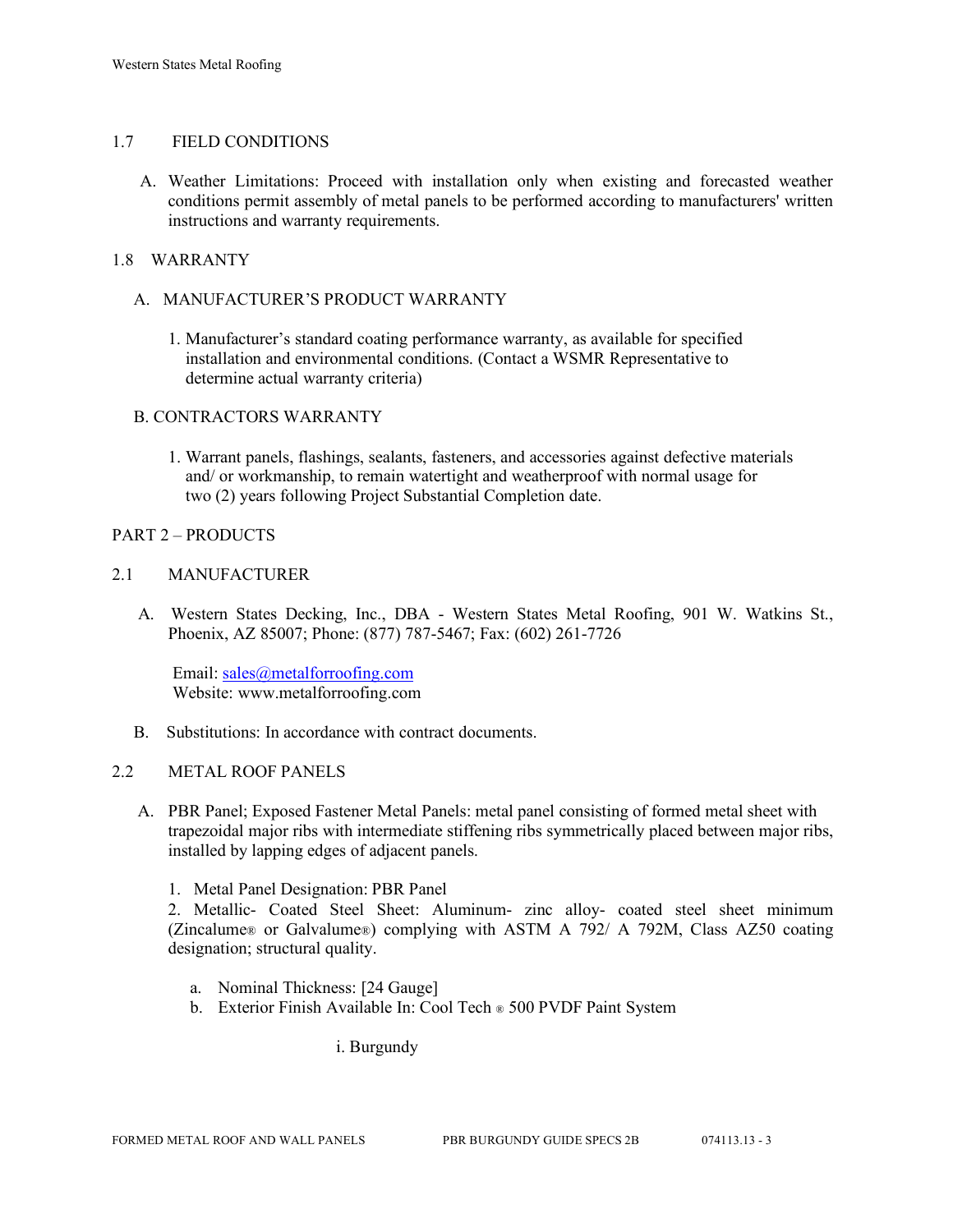- 3. Grade of Steel:
	- a. 24 Gauge Grade 50
- 4. Major- Rib Spacing: 12 inches on center
- 5. Panel Coverage: 36 inches
- 6. Panel Height: 1.25 inches

# 2.3 ACCESSORIES

- A. Self-Adhering, High- Temperature Underlayment: Provide self-adhering, cold applied, sheet underlayment, a minimum of 30 mils thick, specifically designed to withstand high metal temperatures beneath metal roofing. Provide primer when recommended by underlayment manufacturer.
	- 1. Thermal Stability: Stable after testing at 220 deg F; ASTM D 1970.
	- 2. Low- Temperature Flexibility: Passes after testing at minus 20 deg F; ASTM D 1970.
- B. Miscellaneous Metal Sub framing and Furring: ASTM C 645; cold formed, metallic- coated steel sheet, ASTM A 653/ A 653M, G90 coating designation or ASTM A 792/ A 792M, Class AZ55 aluminum- zinc alloy coating designation unless otherwise indicated. Provide manufacture's standard sections as required for support and alignment of metal panel system.
- C. Panel accessories: Provide components required for a complete, weather tight panel system including trim, clips, flashings, sealants, gaskets, fillers, closure strips, and similar items. Match material and finish of metal panels unless otherwise indicated.
	- 1. Closures: Provide closures at eaves and ridges, fabricated of same metal as metal panels.
	- 2. Backing Plates; Provide metal backing plates at panel end splices, fabricated from material recommended by manufacturer.
	- 3. Closure Strips: Closed-cell, expanded, cellular, rubber or cross linked, polyolefin-foam or closed-cell laminated polyethylene; minimum I -inch-thick, flexible closure strips; cut or pre-molded to match metal panel profile. Provide closure strips where indicated or necessary to ensure weather tight construction.
- D. Flashing and Trim: Provide flashing and trim formed from same material as metal panels as required to seal against weather and to provide finished appearance. Finish flashing and trim with same finish systems adjacent metal panels.
- E. Panel Fasteners: Self-tapping screws designed to withstand design loads. Provide EPDM or PVC sealing washers for exposed fasteners.
- F. Panel Sealants: Provide sealant type recommended by manufacturers that are compatible with panel materials are non-staining and do not damage panel finish.
- G. Metal Protection: When dissimilar metals contact each other or corrosive substrates, protect against galvanic.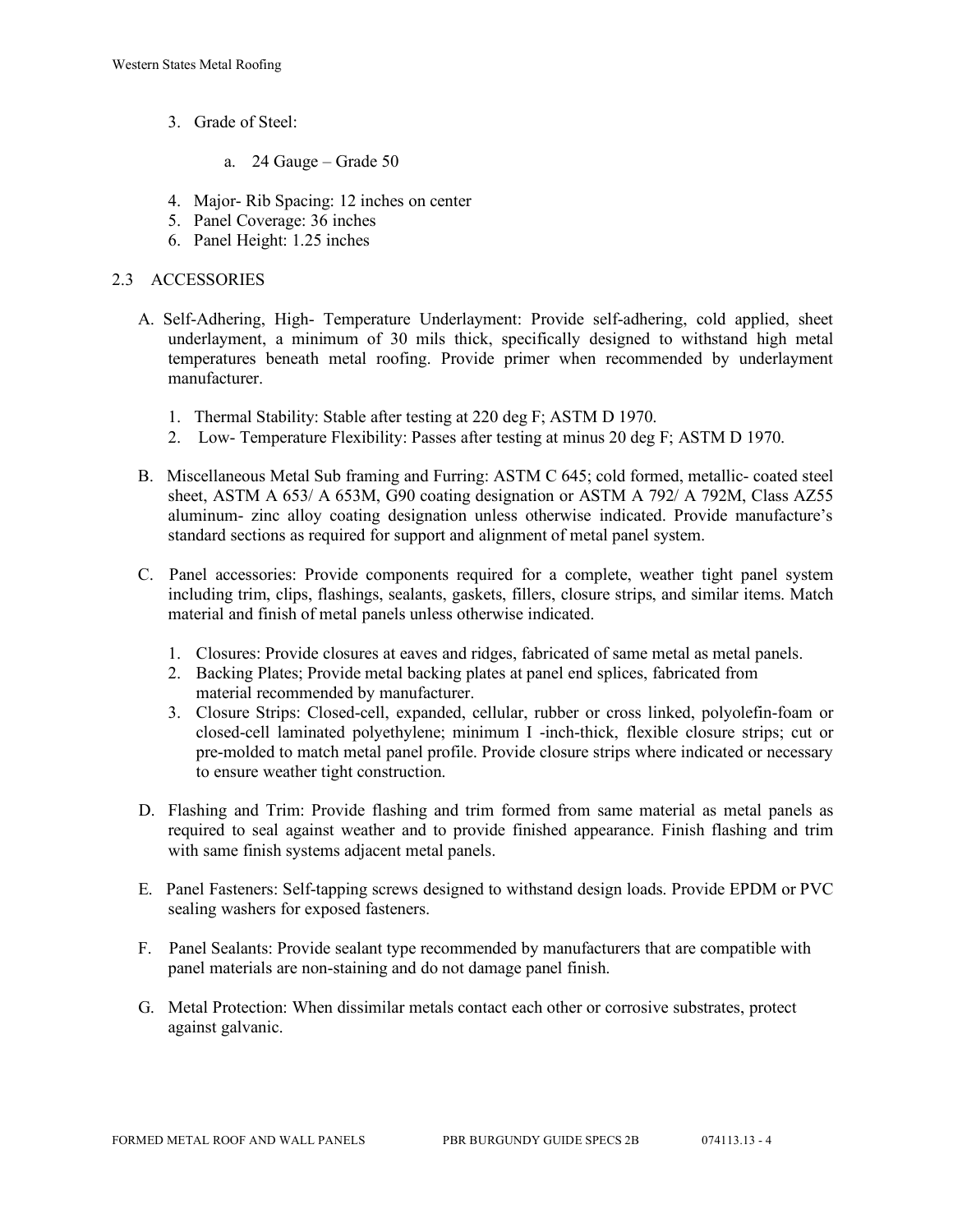## 2.4 FABRICATION

- A. General: Fabricate and finish metal panels and accessories at the factory, by manufacturers Standard procedures and processes, as necessary to fulfill indicated performance requirements demonstrated by laboratory testing. Comply with indicated profiles and with dimensional and structural requirements.
- B. Provide panel profile, including major ribs and intermediate stiffening ribs, if any, for full length of panel.
- C. Sheet Metal Flashing and Trim: Fabricate flashing and trim to comply with manufacturer's recommendations and recommendation in SMACNA's "Architectural Sheet Metal Manual" that apply to design, dimensions, metal, and other characteristics of item indicated.

## 2.5 FINISHES

- A. Protect mechanical and painted finishes on exposed surfaces from damage by applying a strippable, temporary protective covering before shipping.
- B. Appearance of Finished Work: Variations in appearance of abutting or adjacent pieces are acceptable if they are within one- half of the range of approved Samples. Noticeable variations in same piece are unacceptable. Variations in appearance of other components are acceptable if they are within the range of approved Samples and are assembled or installed to minimize contrast.
- C. Steel Panels Finish:
	- 1. Exterior Finish: Western States Metal Roofing, Cool Tech ® 500 PVDF Paint System, Fluoropolymer Two – Coat System:  $0.2 - 0.3$  mil primer with  $0.7 - 0.8$  mil 70 percent PVDF fluoropolymer color coat, AAMA 621, meeting solar reflectance index requirements.
	- 2. Interior Finish: Standard Poly backer finish consisting of  $0.2 0.3$  mil primer coat and  $0.3 -$ 0.4 mil wash coat with a minimum total dry film thickness of  $0.5 - 0.7$  mil.

## PART 3- EXECUTION

### 3.1 EXAMINATION

- A. Examine substrates, area, and conditions, with installer present, for compliance with requirements for installation tolerances, metal panel supports, and other conditions affecting performance of the work.
	- 1. Examine primary and secondary roof framing to verify that rafters, purlins, angles, channels, and other structural panel support members and anchorages have been installed within alignment tolerances required by metal roof panel manufacturer.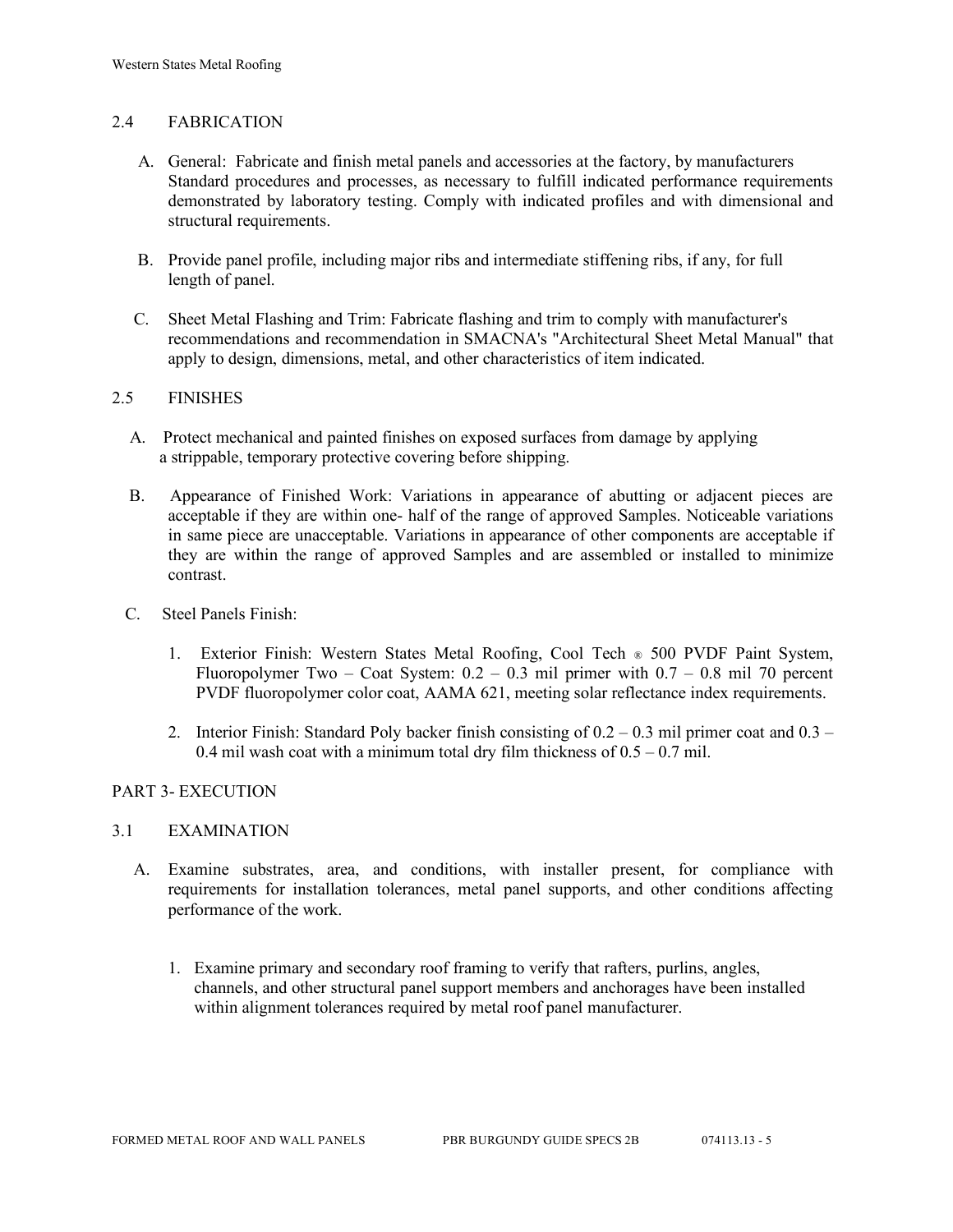- 2. Examine solid roof sheathing to verify that sheathing joints are supported by framing or blocking and that installation is within flatness tolerances required by metal roof panel manufacture.
	- a. Verify that air or water-resistive barriers have been installed over sheathing or backing substrate to prevent air infiltration or water penetration.
- B. Examine roughing-in for components and systems penetrating metal panels to verify actual locations of penetrations relative to seam locations of metal panels before installation.
- C. Proceed with installation only after unsatisfactory conditions have been corrected.

## 3.2 PREPARATION

- A. Miscellaneous Supports: Install sub framing, furring and other miscellaneous panel support members and anchorage according to ASTM C 754 and metal panel manufacturer's written recommendations.
- 3.3 UNDERLAYMENT INSTALLATION
	- A. Self- Adhering Sheet Underlayment: Apply primer if required by manufacturer. Comply with temperature restrictions of underlayment manufacturer for installation. Apply at locations indicated on Drawings, wrinkle free, in shingle fashion to shed water, and with end laps of not less than 6 inches staggered 24 inches between courses. Overlap side edges not less than  $3-<sup>1</sup>/<sub>2</sub>$ inches. Roll laps with roller. Cover underlayment within 14 days.
	- B. Felt Underlayment: Apply at locations indicated [below] [on drawings], in shingle fashion to shed water. And with lapped joints of not less than 2 inches.
		- 1. Apply over the entire roof surface.
		- 2. Apply on roof not covered by self- adhering sheet underlayment. Lap over edges of self adhering sheet underlayment not less than 3 inches, in shingle fashion to shed water.
	- C. Slip Sheet: Apply slip sheet over underlayment before installing metal roof panels.
	- D. Flashings: Install flashings to cover underlayment to comply with requirements specified in Section 076200 "Sheet Metal Flashing and Trim."

## 3.4 METAL PANEL INSTALLATION

- A. General: Install metal panels according to manufacturer's written instructions in orientation, sizes, and locations indicated. Install panels perpendicular to supports unless otherwise indicated. Anchor metal panels and other components of the work securely in place, with provisions for thermal and structural movement.
	- 1. Shim or otherwise plumb substrates receiving metal panels.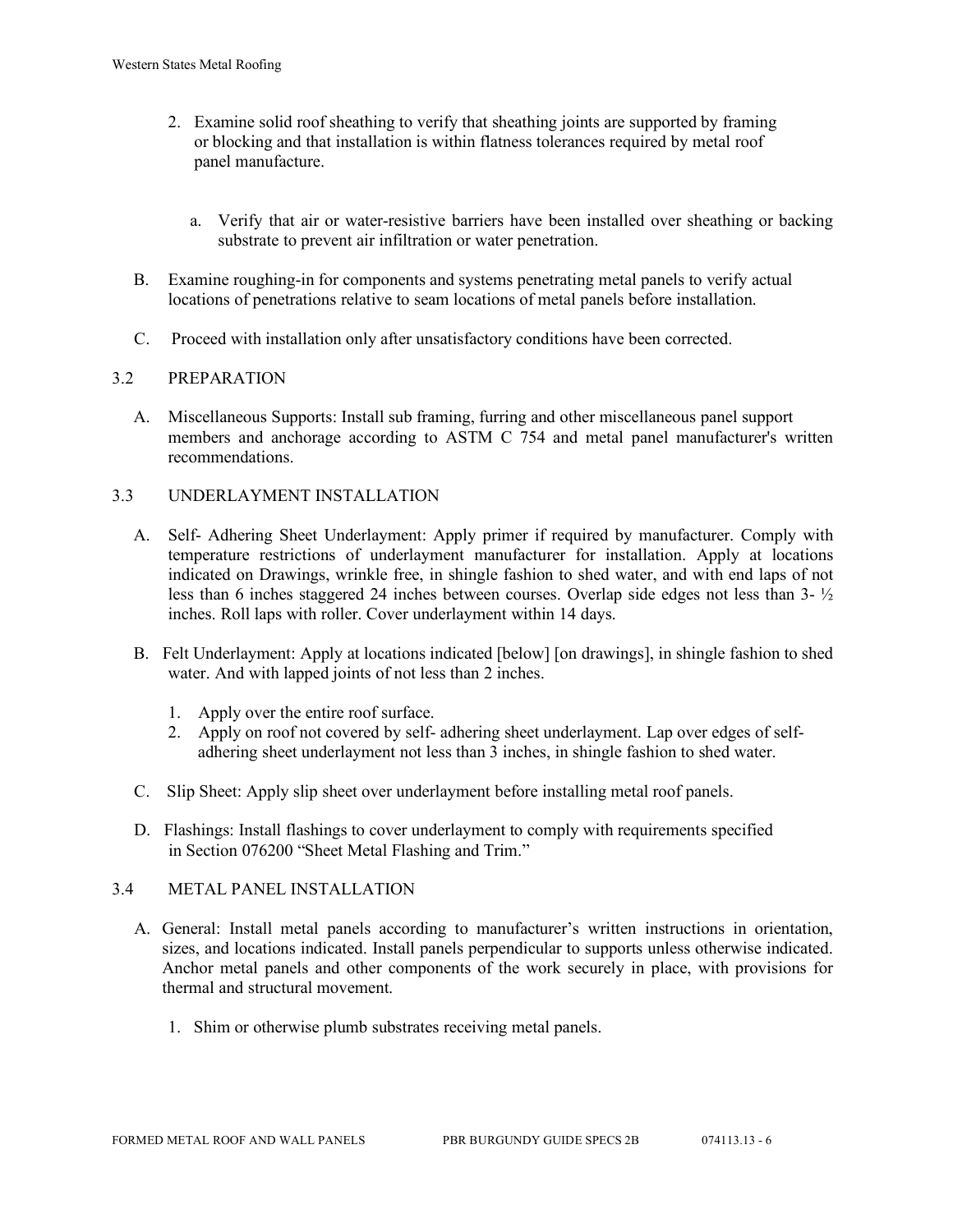- 2. Flash and seal metal panels at perimeter of all openings. Fasten with self-tapping screws. do not begin installation until air or water- resistive barriers and flashings that are concealed by metal panels are installed.
- 3. Install screw fasteners in predrilled holes.
- 4. Locate and space fastenings in uniform vertical and horizontal alignment.
- 5. Install flashing and trim as metal panel work proceeds.
- 6. Locate panel splices over, but not attached to, structural supports. Stagger panel splices and end laps to avoid a four – panel lap splice condition.
- 7. Align bottoms of metal panels and fasten with blind rivets, bolts, or self- tapping screws. Fasten flashings and trim around openings and similar elements with self-tapping screws.
- 8. Provide weather tight escutcheons for pipe—and conduit- penetrating panels.
- B. Fasteners:
	- 1. Steel Panels: Use galvanized steel fasteners.
- C. Metal Protection: When dissimilar metals contact each other or corrosive substrates, protect against galvanic action.
- D. Lap-Seam Metal Panels: Fasten metal panels to supports with fasteners at each lapped joint at location and spacing recommended by manufacturer.
	- 1. Lap ribbed or fluted sheets one full rib. Apply panels and associated items true to line for neat and weather tight enclosure.
	- 2. Provide metal backed washers under heads of exposed fasteners bearing on weather side of metal panels.
	- 3. Locate and space exposed fasteners in uniform vertical and horizontal alignment. Use proper tools to obtain controlled uniform compression for positive seal without rupture of washer.
	- 4. Install screw fasteners with power tools having controlled torque adjusted to compress Washer tightly without damage to washer, screw threads or panels. Install screws in predrilled holes.
	- 5. Flash and seal pans with weather closures at perimeter of all openings.
- E. Accessory Installation: install accessories with positive anchorage to building and weather tight Mounting, and provide for thermal expansion. Coordinate installation with flashings and other components.
	- 1. Install components, required for a complete metal panel system including trim, copings, corners, seam covers, flashings, sealants, gaskets, fillers, closure strips and similar items. Provide types indicated by metal wall panel manufacturer; or, if not indicated, provide types recommended by metal panel manufacturer.
- F. Flashing and Trim: Comply with performance requirements manufacturer's written installation instructions, and SMACNA's "Architectural Sheet Metal Manual." Provide concealed fasteners where possible and set units true to line and level. Install work with laps, joints and seams that are permanently watertight.
	- 1. Install exposed flashing and trim that is without buckling and tool marks, and that is true to line and levels indicated, with exposed edges folded back to form hems. Install sheet metal flashing and trim to fit substrates and achieve waterproof performance.